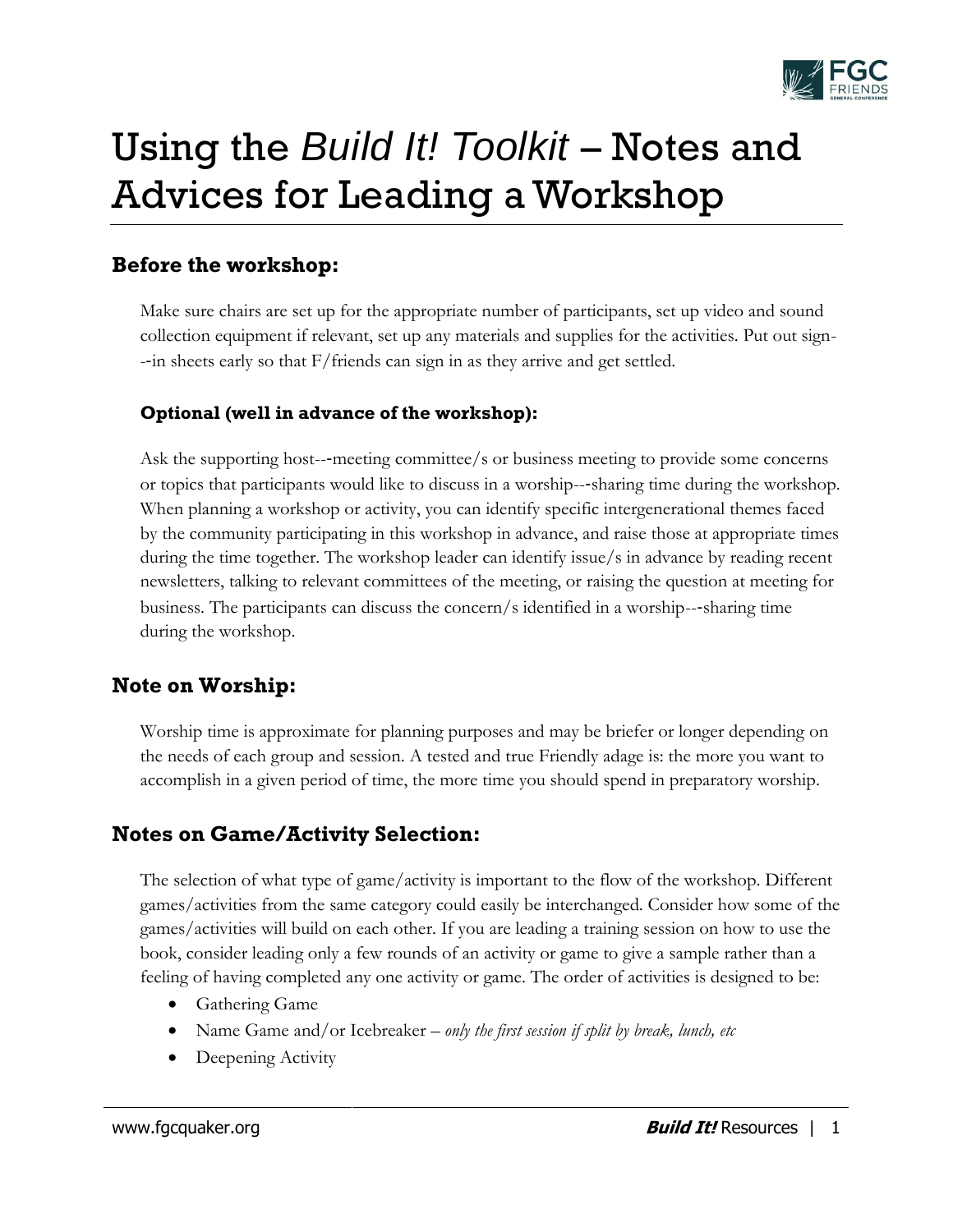

- Landing and/or Reflection Game
- Planning/Next Steps/Worship Sharing *– at the very end*

It is important to begin with a Gathering game after a break before moving into a Deepening activity, and to close the end of the workshop or session with at least a brief worship or worship sharing time. It is also important to open and close the time together with silent worship or prayer.

# **Notes on Participants:**

When possible, allow participants the choice to start when they feel ready, rather than going in a circle. (Going in a circle can put the first people at a disadvantage, especially if they don't completely understand the instructions or are not comfortable.) Be ready to adapt or wing it on rules for games when you have people with differing mental and physical abilities, and encourage people to help those sitting nearby who need a helping hand or word, or the facilitator or companion in ministry can help.

These are activities, not a competition, so it is fine and good to give people with special needs a copy of the agenda and the details of each activity planned in writing, in advance, so that they can be comfortable and participate as fully as possible. Select games and activities that will work for the abilities of all the participants; consider advanced preparation, mobility, hearing, and speaking.

# **Notes on games:**

#### *General note:*

Make sure to give an overview of how the game is played so that people have clear instructions for the whole game before it begins. Giving the instructions partially, then beginning, then giving the next instructions often confuses people who want a clear map of the activity before beginning it. Also, unless otherwise indicated the games are designed for people to be sitting in a circle and able to see all other participants.

# *Webs and Connections:*

When playing any game that leads to weaving a web of string or yarn connecting everyone, comment on how we are all connected, and that the web remains when someone leaves, but it's strongest when all are connected through our differences, or strengths and weaknesses, or whatever the game focused on.